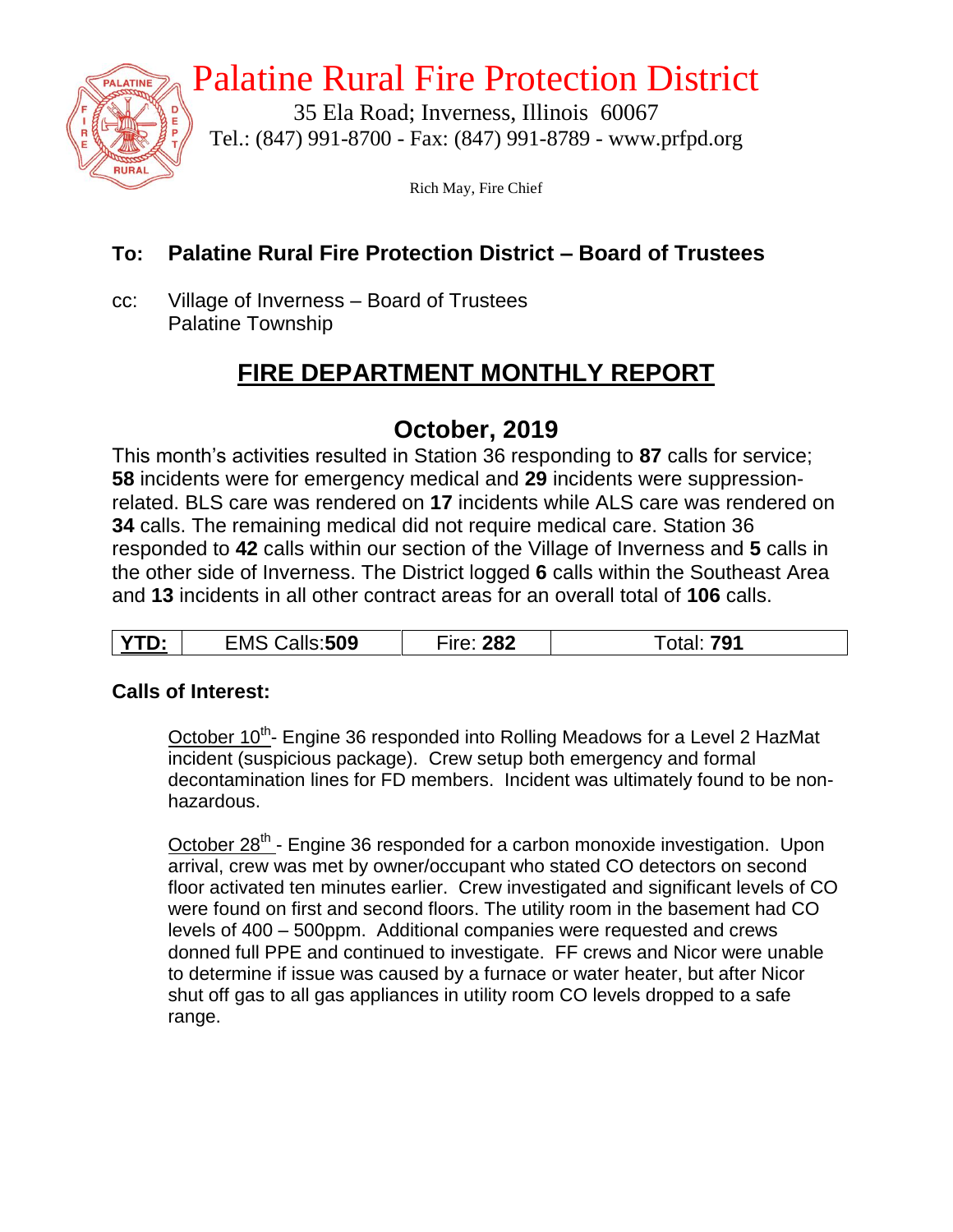|                                                           | Elliergeht Response Thiles – Station 30 |                 |                  |                 |                  |                 |  |  |  |
|-----------------------------------------------------------|-----------------------------------------|-----------------|------------------|-----------------|------------------|-----------------|--|--|--|
| <b>Inverness, Little City and Palatine Rural District</b> |                                         |                 |                  |                 |                  |                 |  |  |  |
|                                                           | <b>Six Minute Response Benchmark</b>    |                 |                  |                 |                  |                 |  |  |  |
|                                                           | <b>District 36</b>                      |                 |                  |                 |                  |                 |  |  |  |
|                                                           |                                         | <b>YES</b>      | <b>NO</b>        |                 |                  |                 |  |  |  |
|                                                           |                                         |                 |                  |                 |                  |                 |  |  |  |
|                                                           |                                         |                 |                  |                 |                  | <b>Total</b>    |  |  |  |
|                                                           |                                         | Average         |                  | Average         | Total            | Average         |  |  |  |
|                                                           | <b>Number of</b>                        | <b>Response</b> | <b>Number of</b> | <b>Response</b> | <b>Number of</b> | <b>Response</b> |  |  |  |
|                                                           | <b>Responses</b>                        | Time            | <b>Responses</b> | Time            | <b>Responses</b> | <b>Time</b>     |  |  |  |
| Total                                                     | 42                                      | 4:39            | 6                | 6:24            | 48               | 4:52            |  |  |  |

# **Emergent Response Times – Station 36**

Percentages: Responded six minutes or under: Average: **88%**

#### **Emergent Response Times – Station 36 Inverness, Little City and Palatine Rural District**

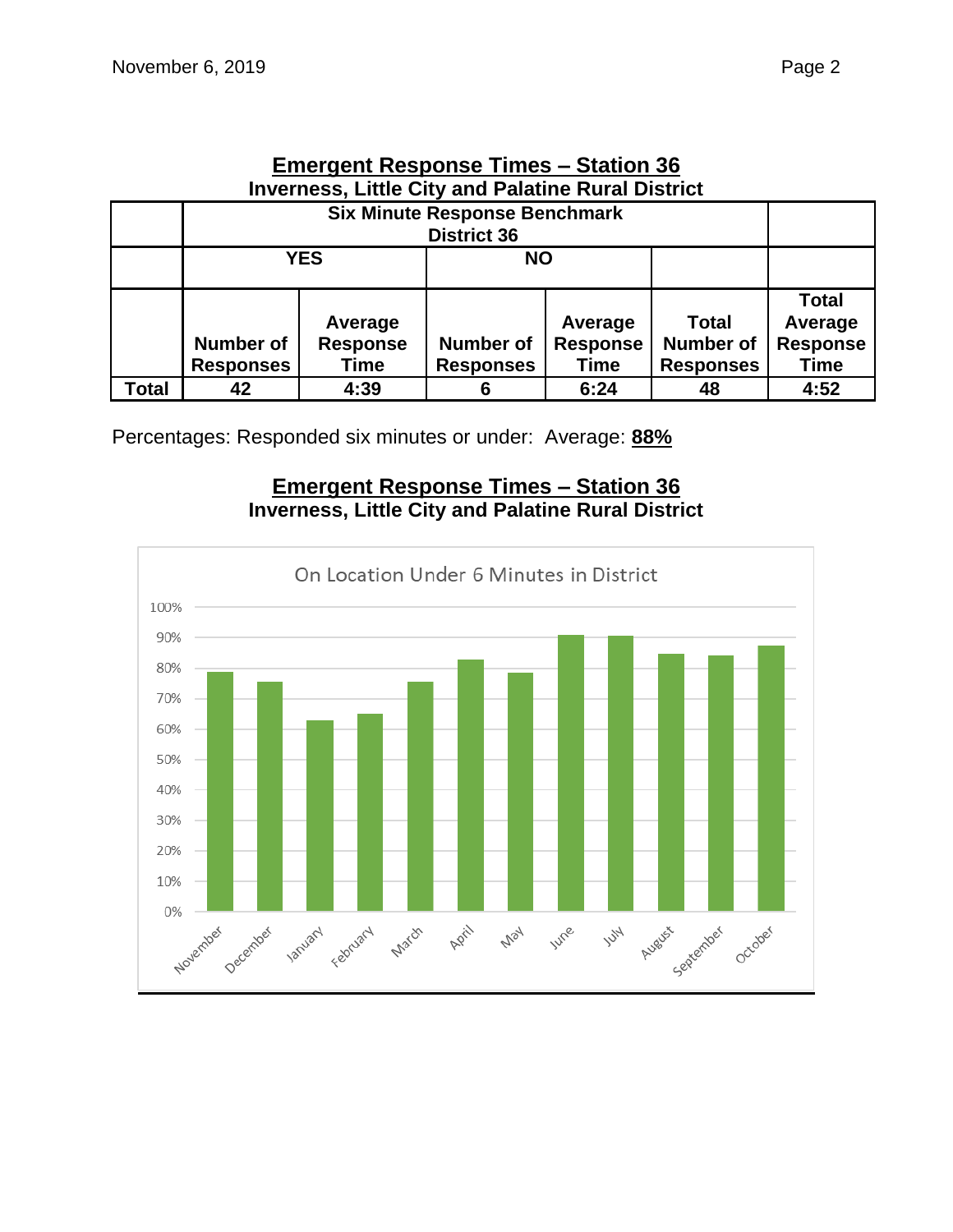## **Inverness Responses**

|              |                                      | <b>YES</b>                         | <b>NO</b>                            |                                           |                                                      |                                                           |
|--------------|--------------------------------------|------------------------------------|--------------------------------------|-------------------------------------------|------------------------------------------------------|-----------------------------------------------------------|
| Zone         | <b>Number of</b><br><b>Responses</b> | Average<br><b>Response</b><br>Time | <b>Number of</b><br><b>Responses</b> | Average<br><b>Response</b><br><b>Time</b> | <b>Total</b><br><b>Number of</b><br><b>Responses</b> | <b>Total</b><br>Average<br><b>Response</b><br><b>Time</b> |
| <b>INBF</b>  |                                      |                                    | 2                                    | 6:17                                      | 2                                                    | 6:17                                                      |
| <b>INV</b>   | 35                                   | 4:31                               | 5                                    | 6:23                                      |                                                      |                                                           |
| <b>Total</b> | 35                                   | 4:31                               |                                      | 6:21                                      | 42                                                   | 4:49                                                      |

Percentages: Responded six minutes or under: Average: **83%**

| <b>INBF</b> | <b>Inverness-Barrington Countryside</b> |
|-------------|-----------------------------------------|
| <b>INV</b>  | <b>Inverness-Palatine Rural</b>         |

## **Mutual Aid/Auto Aid**

|                               | Given | <b>Received</b> |
|-------------------------------|-------|-----------------|
| <b>Barrington Countryside</b> | 8     |                 |
| <b>Barrington</b>             | 3     |                 |
| <b>Hoffman Estates</b>        | 6     | 2               |
| <b>Lake Zurich</b>            |       |                 |
| <b>Palatine</b>               | 13    |                 |
| <b>Rolling Meadows</b>        |       |                 |
| Schaumburg                    |       |                 |
|                               |       |                 |